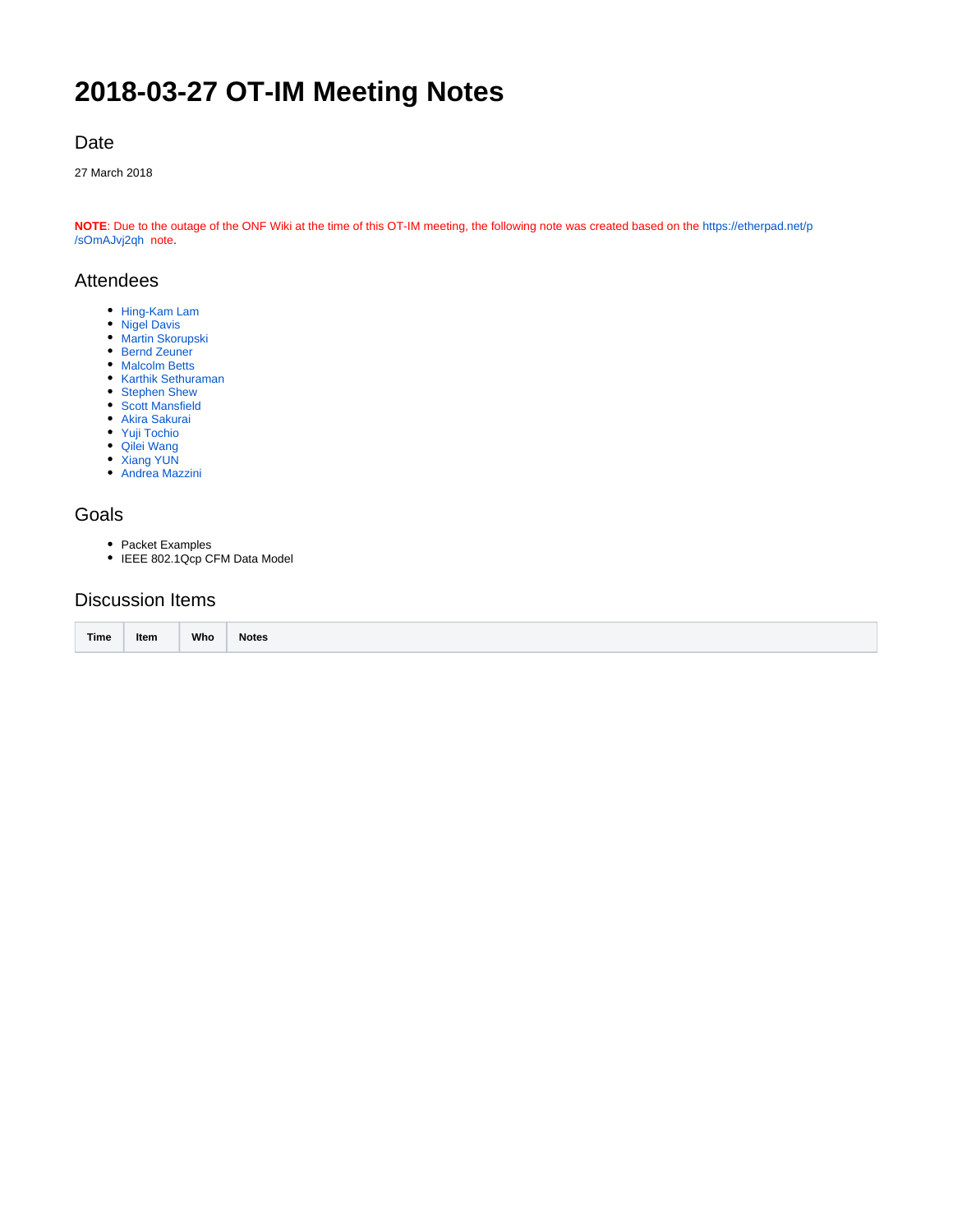| 20 | Packet<br>Examples | Xiang | • Packet examples (TR-512.A.6)                                                                                                                                                                        |                                                                                                                                                                                                                                                                                                                                                  |                     |                  |                        |                                                                                                                                                                                                               |                            |                                                                                                                                                                                                                                                                                                                                                         |              |              |          |  |  |
|----|--------------------|-------|-------------------------------------------------------------------------------------------------------------------------------------------------------------------------------------------------------|--------------------------------------------------------------------------------------------------------------------------------------------------------------------------------------------------------------------------------------------------------------------------------------------------------------------------------------------------|---------------------|------------------|------------------------|---------------------------------------------------------------------------------------------------------------------------------------------------------------------------------------------------------------|----------------------------|---------------------------------------------------------------------------------------------------------------------------------------------------------------------------------------------------------------------------------------------------------------------------------------------------------------------------------------------------------|--------------|--------------|----------|--|--|
|    |                    |       | Comments from the March 8 review:                                                                                                                                                                     | • Figure 4-2 (a) frame format diagram                                                                                                                                                                                                                                                                                                            |                     |                  |                        | • oimt2018.XY.001.06_Draft-TR-512.A.6 (Xiang) was reviewed on March 8                                                                                                                                         |                            |                                                                                                                                                                                                                                                                                                                                                         |              |              |          |  |  |
|    |                    |       |                                                                                                                                                                                                       |                                                                                                                                                                                                                                                                                                                                                  |                     |                  |                        | • Need to be verified with the IEEE specification.<br>• DONE: IEEE 802.1Q Ethernet Type allocations are as following:                                                                                         |                            | • Question raised why the ether types are not consistently shown, some explicit (e.g., 0x88e7), some not.                                                                                                                                                                                                                                               |              |              |          |  |  |
|    |                    |       |                                                                                                                                                                                                       |                                                                                                                                                                                                                                                                                                                                                  |                     |                  |                        | • Tag Type of Customer VLAN Tag is 0x8100;<br>• Tag Type of Service VLAN Tag of Backbone VLAN Tag is 0x88a8;<br>• Tag Type of Backbone Service Instance Tag is 0x88e7.                                        |                            |                                                                                                                                                                                                                                                                                                                                                         |              |              |          |  |  |
|    |                    |       | • Figure 4-2 (b),                                                                                                                                                                                     | • BMAC should be grey (it is a floating TP),<br>• DONE: use grey for BMAC and B-TAG.                                                                                                                                                                                                                                                             |                     |                  |                        | • B-TAG should be either grey or with a truncated line below it                                                                                                                                               |                            |                                                                                                                                                                                                                                                                                                                                                         |              |              |          |  |  |
|    |                    |       | $\bullet$ Fqure 4-3,                                                                                                                                                                                  | • The bottom black dot should be white dot,<br>• ETYn should be grey (it is floating)                                                                                                                                                                                                                                                            |                     |                  |                        |                                                                                                                                                                                                               |                            |                                                                                                                                                                                                                                                                                                                                                         |              |              |          |  |  |
|    |                    |       | • DONE: use white dot and grey color.<br>• Updates confirmed in oimt2018.XY.001.07_Draft-TR-512.A.6<br>Further comment on v07 from this meeting<br>• Figure 4-2, the lower black dot should be white. |                                                                                                                                                                                                                                                                                                                                                  |                     |                  |                        |                                                                                                                                                                                                               |                            |                                                                                                                                                                                                                                                                                                                                                         |              |              |          |  |  |
|    |                    |       |                                                                                                                                                                                                       | • Figure 4-2 and Figure 4-4: Add the termination triangle to the S-Tag (per the conclusion below regarding S-Tag should<br>be treated as a layer).<br>• Action item - Xiang YUN: Update Figure 4-2<br>• DONE: use white dot for the lower black dot in Figure 4-2<br>• DONE: update Figure 4-2 and Figure 4-4 with termination triangle to S-Tag |                     |                  |                        |                                                                                                                                                                                                               |                            |                                                                                                                                                                                                                                                                                                                                                         |              |              |          |  |  |
|    |                    |       | 2018                                                                                                                                                                                                  | • Should be treated as layers: C-Tag, S-Tag, B-Tag.                                                                                                                                                                                                                                                                                              |                     |                  |                        | • Discuss whether the S-TAG and I-TAG are layers/termination or not<br>• I-Tag and B-Tag are used in Provider Backbone Bridge.<br>• Should not be treated as a layer: I-Tag (because it is only multiplexing) |                            | • Confirmed that the what so call T-Tag mentioned in SG15 discussion years ago should be B-Tag.<br>• In the following figure, the IEEE 802.1ah-PBB reference should be IEEE 802.1Qrev, which will become IEEE-802.1Q-                                                                                                                                   |              |              |          |  |  |
|    |                    |       |                                                                                                                                                                                                       | D. IEEE 802.1ah PBB Frame                                                                                                                                                                                                                                                                                                                        |                     |                  |                        |                                                                                                                                                                                                               |                            |                                                                                                                                                                                                                                                                                                                                                         |              |              |          |  |  |
|    |                    |       | Octets:                                                                                                                                                                                               | $\overline{z}$<br>Preamble                                                                                                                                                                                                                                                                                                                       | $\mathbf{1}$<br>SFD | 6<br><b>B-DA</b> | 6<br><b>B-SA</b>       | <b>B-VLAN TAG</b>                                                                                                                                                                                             | $\overline{2}$<br>$TPID =$ | I-TAG                                                                                                                                                                                                                                                                                                                                                   | 6<br>C-Dest. | 6<br>C-Sour. | $\Delta$ |  |  |
|    |                    |       |                                                                                                                                                                                                       |                                                                                                                                                                                                                                                                                                                                                  |                     | MAC              | MAC                    |                                                                                                                                                                                                               | 0x88e7                     |                                                                                                                                                                                                                                                                                                                                                         | Address      | Address      | $S - VI$ |  |  |
|    |                    |       |                                                                                                                                                                                                       |                                                                                                                                                                                                                                                                                                                                                  |                     |                  |                        |                                                                                                                                                                                                               |                            |                                                                                                                                                                                                                                                                                                                                                         |              |              |          |  |  |
|    |                    |       |                                                                                                                                                                                                       |                                                                                                                                                                                                                                                                                                                                                  |                     | Bits:<br>16      | $TPID = 0 \times 88a8$ | 12<br>$\mathbf{1}$<br>D<br>E<br><b>VLAN ID</b><br>c                                                                                                                                                           | Bits:<br>$\overline{3}$    | $\overline{3}$<br>24<br>$1\quad$<br>D<br>$\cup$<br><b>RES</b><br>c                                                                                                                                                                                                                                                                                      | I-SID        |              |          |  |  |
|    |                    |       |                                                                                                                                                                                                       | to the source of the diagram)<br>dot1q-bridge.yang<br>dot1q-cfm.yang and                                                                                                                                                                                                                                                                         |                     |                  |                        |                                                                                                                                                                                                               |                            | • Action item - Scott Mansfield: Get the IEEE source document reference (make request to the 802.1Qre editor for access<br>• IEEE 802.1 Qcp Bridge DM - https://github.com/YangModels/yang/blob/master/standard/ieee/802.1/draft/ieee802-<br>• IEEE 802.1Qcx CFM DM - https://github.com/YangModels/yang/blob/master/standard/ieee/802.1/draft/ieee802- |              |              |          |  |  |
|    |                    |       |                                                                                                                                                                                                       |                                                                                                                                                                                                                                                                                                                                                  |                     |                  |                        |                                                                                                                                                                                                               |                            | • http://www.ieee802.org/1/files/public/docs2018/cx-mholness-YANG-Model-Overview-0118-v02.pdf                                                                                                                                                                                                                                                           |              |              |          |  |  |